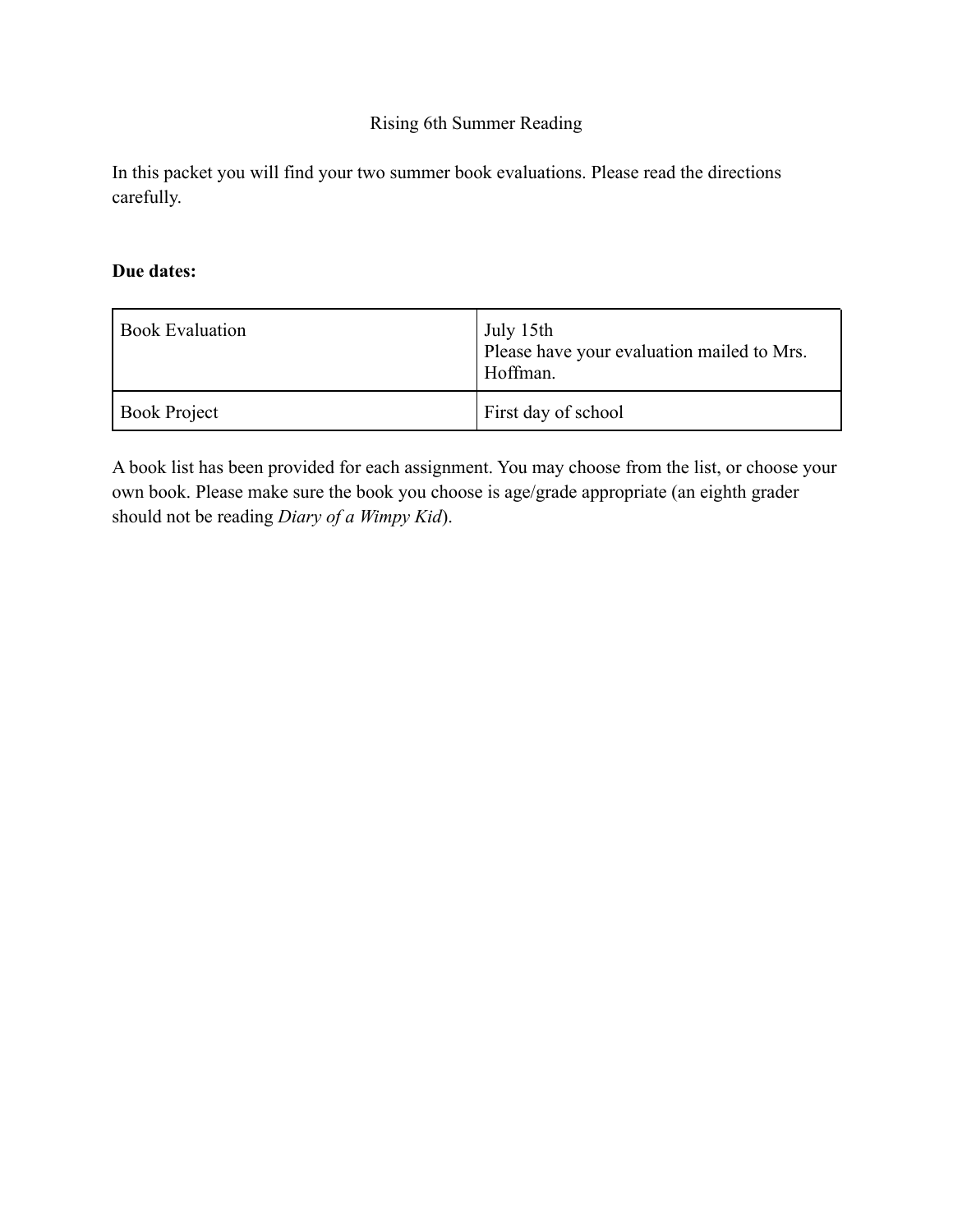#### Summer Book Evaluation **Due July 15th**

- 1. Choose a book from the list below (or your own grade appropriate book)
- 2. Read through the requirements for the evaluation.
- 3. While reading, keep notes that you can pull from later.
- 4. After reading, type out your book evaluation and make sure it adheres to all format requirements specified below.
- 5. The rubric must be submitted with your evaluation!

Evaluation Guidelines:

- 1. Cover page with your name, book title, and photo of the book
- 2. 12 point font, Times New Roman
- 3. Double spaced
- 4. Indent each paragraph
- 5. No illegal elements (personal pronouns including "I, me, my, you, us, our," contractions, "things" "stuff" "very" "a lot," and writing about writing)
- 6. **IMPORTANT**! You must include one quote to show support for your stance.

#### Writing Format: **Answer in Paragraph style:**

- **Introduction**
- **Characters**:
	- List the main characters in the book and a character trait that they have. Write a brief description of their role in the story.
- **Setting:**
	- Describe where and when the book takes place in complete sentences.
- **Summary:**
	- Write a brief, one paragraph, summary of the book. Describe what happens in the beginning, middle, and end of the book.
	- You must include one quote from your book in each body paragraph.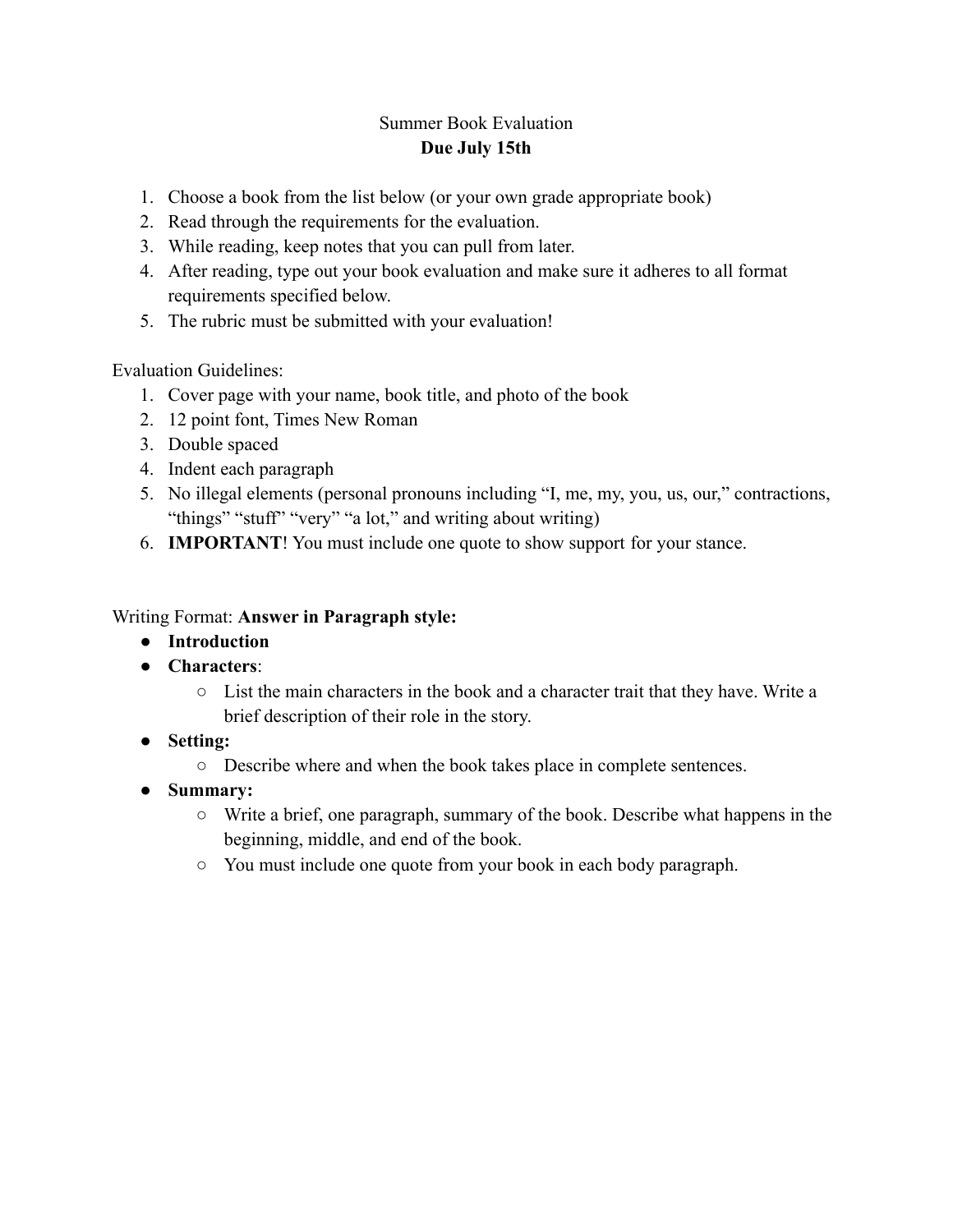## Rubric

|                                                              | 5                                                                                                                                                                                                                                                          | 4                                                                                                                                                                                                                                                       | 3                                                                                                                                                                                      | $\mathbf{2}$                                                                                                                                                                                                         | 1                                                                                                                                                      |
|--------------------------------------------------------------|------------------------------------------------------------------------------------------------------------------------------------------------------------------------------------------------------------------------------------------------------------|---------------------------------------------------------------------------------------------------------------------------------------------------------------------------------------------------------------------------------------------------------|----------------------------------------------------------------------------------------------------------------------------------------------------------------------------------------|----------------------------------------------------------------------------------------------------------------------------------------------------------------------------------------------------------------------|--------------------------------------------------------------------------------------------------------------------------------------------------------|
| <b>INTRODUCTION</b><br>Attention getter<br>Thesis Statement  | Well-developed<br>introduction engages<br>the reader and<br>creates interest.<br>Thesis is significant<br>and compelling.<br>Conclusion creatively<br>wraps up and clearly<br>goes beyond restating<br>the thesis.                                         | Introduction creates<br>linterest. Thesis is clear<br>and effective.                                                                                                                                                                                    | Introduction is present<br>but may lack detail or<br>interest. Thesis is clear.                                                                                                        | There is little or no<br>attempt at an attention<br>getter. Thesis is vague<br>or unclear.                                                                                                                           | There is no thesis<br>or attention getter.                                                                                                             |
| <b>MAIN POINTS</b><br><b>Body Paragraphs</b>                 | Well developed main<br>points directly relate<br>to the thesis.<br>Supporting examples<br>are specific and<br>detailed.                                                                                                                                    | Three or more main<br>points are related to the lpoints are present. The<br>thesis, but one may<br>lack details. The<br>description shows a<br>consistent point of view<br>with a very good<br>inclusion of vivid,<br>creative, or accurate<br>details. | Three or more main<br>description lacks<br>sufficient details but<br>there is evidence of<br>some creativity,<br>originality, and/or<br>accuracy.                                      | Less than three main<br>points, and/or poor<br>development of ideas.<br>The description is<br>undeveloped and not<br>very creative, vivid, or<br>accurate.                                                           | No precise three<br>main points and do<br>not connect to<br>thesis.                                                                                    |
| <b>ORGANIZATION</b><br>Structure<br><b>Transitions</b>       | Logical progression of<br>ideas with a clear<br>structure that<br>enhances the thesis.<br>Transitions are<br>mature and graceful.                                                                                                                          | Logical progression of<br>ideas. Transitions are<br>present equally<br>throughout the essay.<br>Paragraphing is sound.<br>The organization fits<br>the purpose of the<br>essay.                                                                         | Organization is clear.<br>Some effective<br>transitions are<br>present. Paragraphing<br>may need some work.                                                                            | No discernable<br>organization.<br>Paragraphing needs<br>major work. Transitions<br>are weak or not<br>present.                                                                                                      | There is no clear<br>organization and<br>no transitions                                                                                                |
| <b>STYLE</b><br>Sentence flow, variety<br>Diction            | Writing is smooth,<br>skillful, coherent.<br>Sentences are strong<br>and expressive with<br>varied structure.<br>Diction is consistent<br>and words well<br>chosen, adding<br>significant dimension<br>to the<br>description. There is<br>a clear "voice." | Writing is clear and<br>sentences have varied<br>structure. Diction is<br>consistent and<br>engaging. Portions of<br>the essay "shine"<br>because of effective<br>word choice. There is<br>some sense of the<br>author's "voice."                       | Writing is clear, but<br>sentences may lack<br>variety. Diction is<br>descriptive but not<br>consistently vivid or<br>accurate. The writer<br>needs to develop<br>his/her own "voice." | Writing is confusing,<br>hard to follow.<br>Contains fragments<br>and/or run-on<br>sentences. Diction is<br>weak because the<br>writer uses cliches or<br>overused/generic<br>words. Author's "voice'<br>is lacking. | Writing makes no<br>sense and is<br>unable to follow.                                                                                                  |
| <b>MECHANICS</b><br>Spelling, punctuation,<br>capitalization | Punctuation, spelling,<br>capitalization are<br>correct. No errors.<br>Student follows all<br>quidelines and has no<br>illegal elements                                                                                                                    | Punctuation, spelling,<br>capitalization are<br>generally correct, with<br>few errors (1-2).<br>Student has 1-2 illegal<br>elements and makes an<br>attempt to follow<br>quidelines.                                                                    | A few errors in<br>punctuation, spelling,<br>capitalization. (3-5)<br>Student has 3-5 illegal<br>elements and vaguely<br>follows guidelines                                            | Many errors in<br>punctuation, spelling,<br>capitalization. (6-7)<br>Student included 6-7<br>illegal elements and<br>barely follows<br>quidelines.                                                                   | Distracting errors<br>in punctuation,<br>spelling,<br>capitalization.<br>Student included<br>7+ illegal elements<br>and does not follow<br>quidelines. |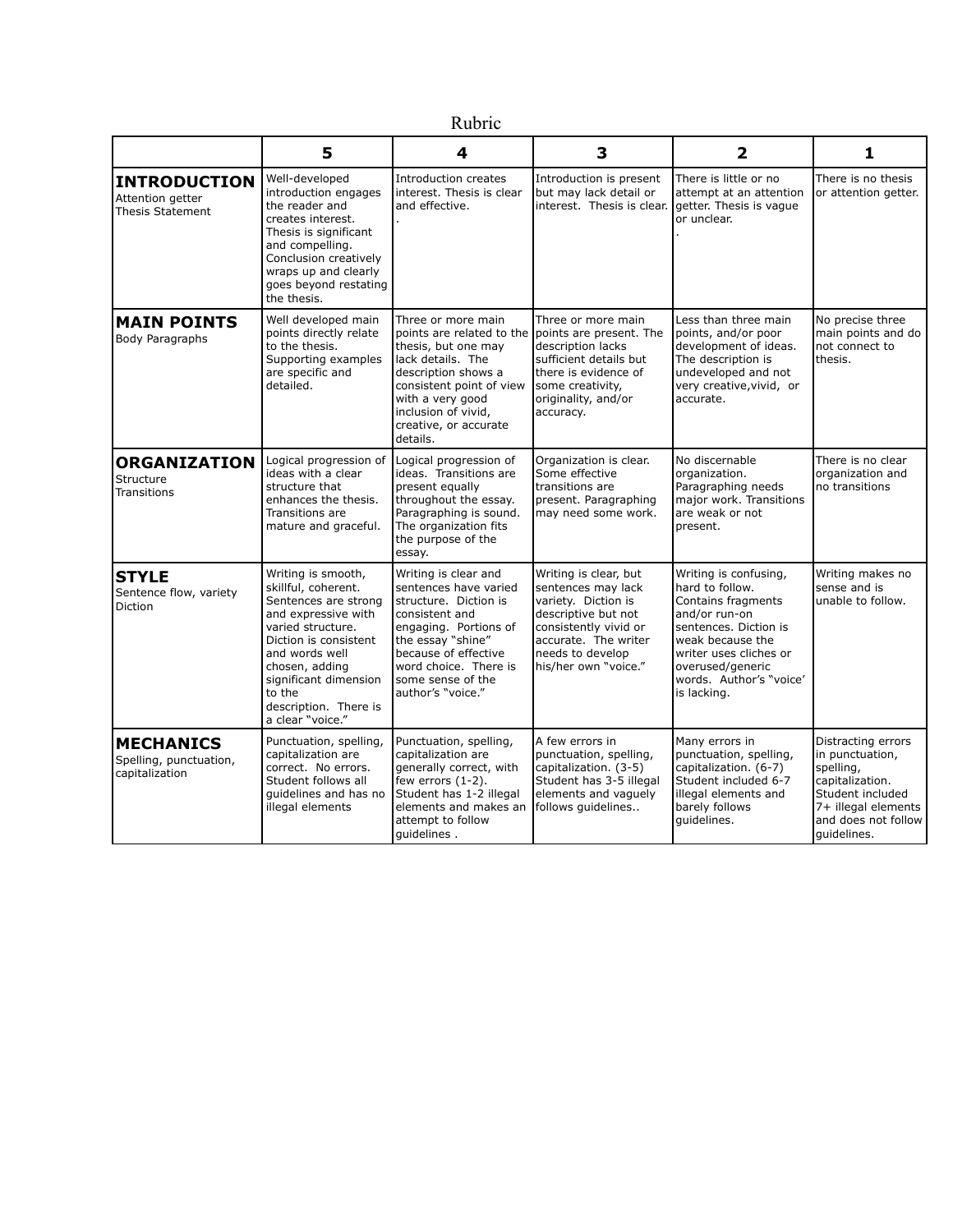# **Primary Prep Middle School (Grade 6) - 2021 Summer 2022Reading Assignment**

**DIRECTIONS:** Read one book from the list. Be sure to choose books you have not read. Feel free to read more if you want! Choose one project for your book. Projects are due on the first day of school. Be sure to follow the rubric. Rubrics must be submitted with each project!

| <b>Intelligence Area</b>    | <b>Project Choice A</b>                                                                                                                                                                                                                                                              | <b>Project Choice B</b>                                                                                                                                                                                                                                                                    |
|-----------------------------|--------------------------------------------------------------------------------------------------------------------------------------------------------------------------------------------------------------------------------------------------------------------------------------|--------------------------------------------------------------------------------------------------------------------------------------------------------------------------------------------------------------------------------------------------------------------------------------------|
| <b>Verbal Linguistic</b>    | <b>Poetry Anthology</b> – With at least 5<br>original poems and 3 found poems that<br>relate to the book's content, bind it like<br>a book with a cover and table of<br>contents. Write a foreword that<br>identifies the theme of the book.                                         | Newspaper Page-Include 1 book<br>based feature article, 1 side-bar<br>character focused article, 1 related<br>research article, and 2 graphics<br>(photos, maps, charts, etc.)                                                                                                             |
| <b>Logical Mathematical</b> | Conflict Survey- Summarize the main<br>conflict in the story and conduct a<br>survey of at least 25 students to chart<br>the<br>percentages of students who could<br>predict the resolution.                                                                                         | <b>Book Budget</b> – Based upon the main<br>character's activities and interests,<br>make a list of the supplies and<br>services that were utilized in the<br>story; research and estimate the<br>costs associated with the items and<br>then calculate the character's total<br>expenses. |
| <b>Musical</b>              | Original Song & Music Video -<br>Compose and record an original song<br>(based on the plot and theme); create<br>an accompanying music video that<br>pairs visuals with the music and<br>lyrics.                                                                                     | <b>Theme CD</b> – Compile a selection of<br>5-8 thematically related songs that<br>represent the book; must include a<br>CD insert that includes a page for<br>each song and detailed explanation<br>for how the lyrics relate to the novel.                                               |
| <b>Visual-Spatial</b>       | Children's Pop-Up Book -<br>Containing a minimum of 6 pop-up<br>elements based on the book's content-<br>pictures $& pop-ups \text{ must be paired}$<br>with text.                                                                                                                   | Photo Montage- Consisting of at<br>least 20 images depicting key<br>literary elements of the story,<br>captions must accompany each<br>picture. Project may be submitted as a<br>PPT slideshow                                                                                             |
| <b>Bodily-Kinesthetic</b>   | Board Game-Based on the theme of<br>the story, game must include 10-12<br>trivia cards that relate to the plot,<br>playing pieces representing characters,<br>a method of movement and hazards<br>related to the conflict(s), and a detailed<br>rule book.                           | Sculpture or Model - Create an<br>object or a person symbolic of the<br>story. It must be constructed by the<br>student and have a museum placard<br>explaining its connection to the<br>novel.                                                                                            |
| Interpersonal               | Character Party - Plan a theme party<br>for the characters from the story;<br>produce an invitation, menu, seating<br>chart,<br>entertainment, and décor plan. Create<br>an event-planning folder that includes<br>visuals and descriptions of each<br>element and why you chose it. | <b>Character Interview-Record an</b><br>interview with one of the characters<br>in the book, interviewed by a<br>magazine or newspaper reporter to<br>get the "inside scoop" on the story.                                                                                                 |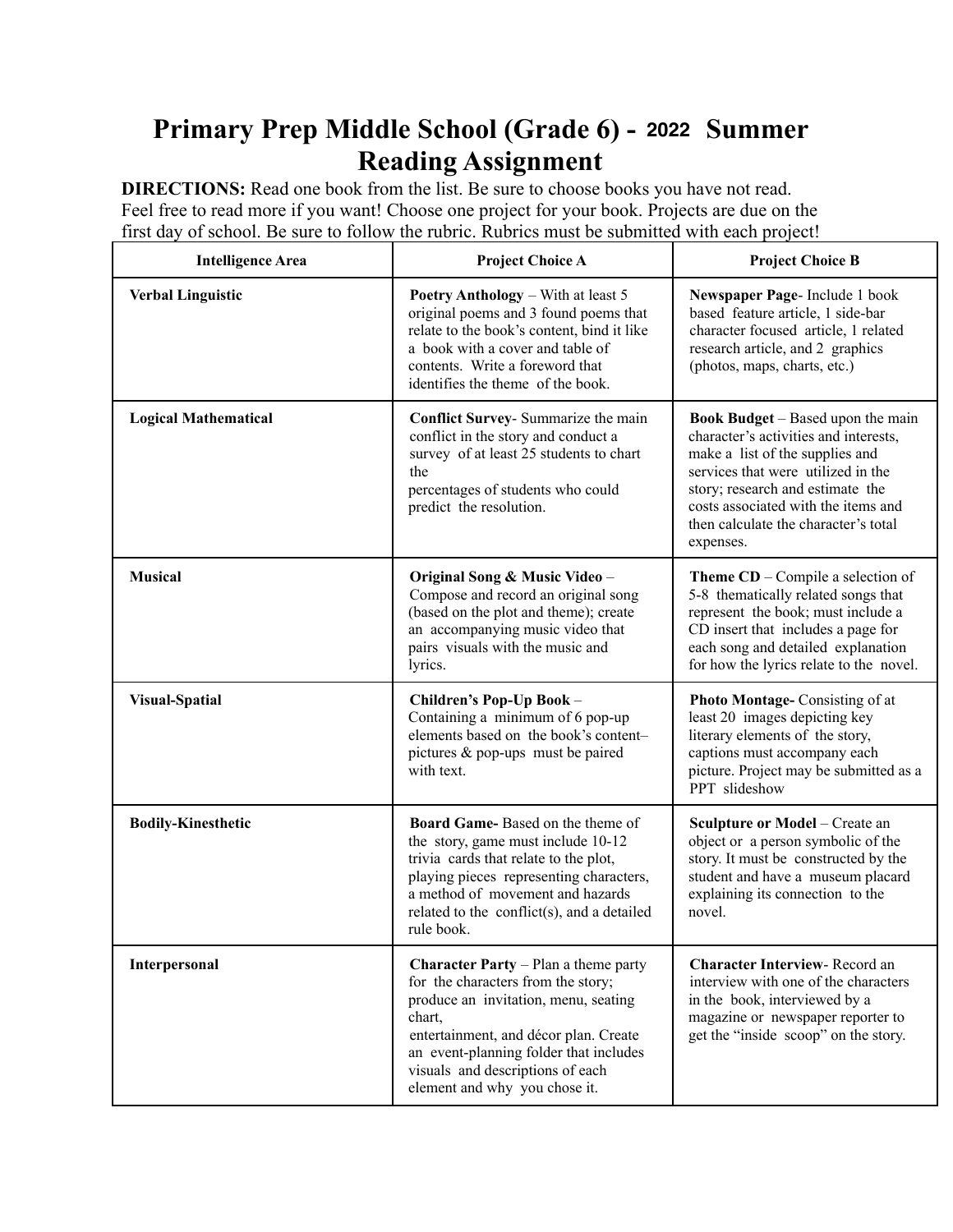| <b>Intrapersonal</b> | PowerPoint-Present research on a topic<br>related to the novel; must provide<br>visuals and cite sources for information<br>presented in PPT, 10-12 slides must<br>explain the connection to the novel in<br>the intro and clarify why others should<br>learn more in the conclusion. | Reading Reflections – Choose and<br>retell 2 main events from the book;<br>for both events, explain your<br>personal connections and support<br>with a personal story. All ideas must<br>be thoroughly developed and can be<br>presented in the form of a<br>scrapbook or poster.            |
|----------------------|---------------------------------------------------------------------------------------------------------------------------------------------------------------------------------------------------------------------------------------------------------------------------------------|----------------------------------------------------------------------------------------------------------------------------------------------------------------------------------------------------------------------------------------------------------------------------------------------|
| <b>Technological</b> | Web Page – Use weebly.com to create a<br>free website that provides a plot<br>summary, character analysis, author<br>bio, links to sites that might provide<br>information related content, and an<br>interactive survey.                                                             | <b>Prezi</b> – Build an interactive<br>presentation that leads the audience<br>through a story summary, includes<br>images, text, and embedded video<br>to invite the audience to read the<br>book; must include introduction of<br>characters, overview of plot, and<br>statement of theme. |

| <b>CATEGORY</b>    | Expert-4                                                  | Proficient-3                   | Apprentice -2                                                                     | Novice-1                   |
|--------------------|-----------------------------------------------------------|--------------------------------|-----------------------------------------------------------------------------------|----------------------------|
|                    |                                                           |                                | Includes essential knowledge Includes essential information Content is minimal OR |                            |
| Content            | Covers topic in depth with                                |                                |                                                                                   |                            |
|                    | details and examples:                                     | about the topic. Subject       | about the topic but there are                                                     | there are several          |
|                    | subject knowledge is                                      | knowledge is good; focuses     | 1-2 factual errors; focus may                                                     | factual errors; focus is   |
|                    | excellent: focuses on an                                  | on an important concept.       | be unclear.                                                                       | undear.                    |
|                    | important concept.                                        |                                |                                                                                   |                            |
| <b>Effort</b>      | Product shows a great                                     | Product shows a good           | Product shows some amount Product shows a                                         |                            |
|                    | amount of time spent and                                  | amount of time spent and       | of time spent and is slightly                                                     | minimal amount of time     |
|                    | very careful, neat work.                                  | careful, neat work.            | lacking neatness.                                                                 | spent and is lacking       |
|                    |                                                           |                                |                                                                                   | heatness.                  |
| <b>Originality</b> | Product shows a large                                     | Product shows some original    | Uses other people's ideas                                                         | Uses other people's        |
|                    | amount of original thought                                | thought and critical thinking. | (giving them credit), but there ideas but does not give                           |                            |
|                    | and critical thinking. Ideas                              | Work shows new ideas and       | is little evidence of original                                                    | them credit.               |
|                    | are creative and inventive.                               | insights.                      | thought or critical thinking.                                                     |                            |
| Appearance         | Makes excellent use of                                    | Makes good use of color,       | Makes some use of color,                                                          | Use of minimal color,      |
|                    | color, graphics, effects, etc. graphics, effects, etc. to |                                | graphics, effects, etc. to                                                        | praphics, effects, etc. to |
|                    | to enhance the                                            | enhance the presentation.      | enhance the presentation, butlenhance the                                         |                            |
|                    | bresentation.                                             |                                | occasionally these detract                                                        | bresentation. Often.       |
|                    |                                                           |                                | from the content.                                                                 | these detract from the     |
|                    |                                                           |                                |                                                                                   | <b>content</b>             |
| <b>Mechanics</b>   | Correct grammar, spelling,                                | 1-3 errors in grammar,         | 3-5 errors in grammar,                                                            | More than 5 errors in      |
|                    | and punctuation.                                          | spelling, and punctuation.     | spelling, and punctuation.                                                        | grammar, spelling, and     |
|                    |                                                           |                                |                                                                                   | bunctuation.               |

\*Late project lose 5 points daily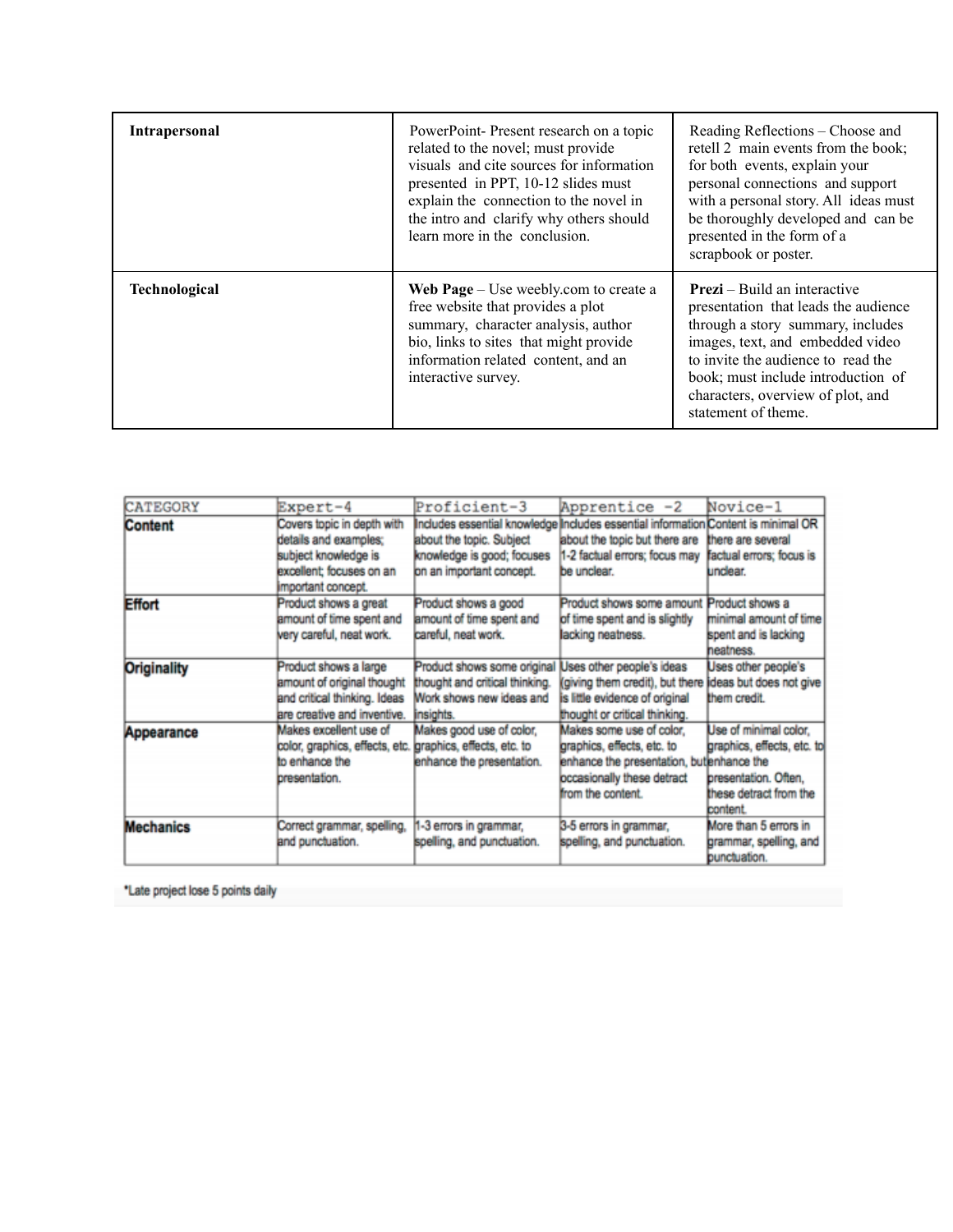#### Rising 6th Summer Reading Please choose two books \*one for each project\* **\*\*Make sure you read a summary of the novels before you choose your books!**



#### **Realistic Fiction**

| <b>Title</b>        | <b>Author</b>        |
|---------------------|----------------------|
| Out of My Mind      | <b>Sharon Draper</b> |
| Mockingbird         | Kathryn Erskine      |
| Rules               | Cynthia Lord         |
| House Arrest        | K.A. Holt            |
| Crossover           | Kwame Alexander      |
| <b>Ghost Series</b> | Jason Reynolds       |

#### **Fantasy/Dystopian**

| <b>Book of Ember Series</b>         | Jeanne DuPrau       |
|-------------------------------------|---------------------|
| Legend Series                       | Marie Lu            |
| The School for Good and Evil Series | Soman Chainani      |
| The Heroes of Olympus Series        | <b>Rick Riordan</b> |
| The Graveyard Book                  | Neil Gaiman         |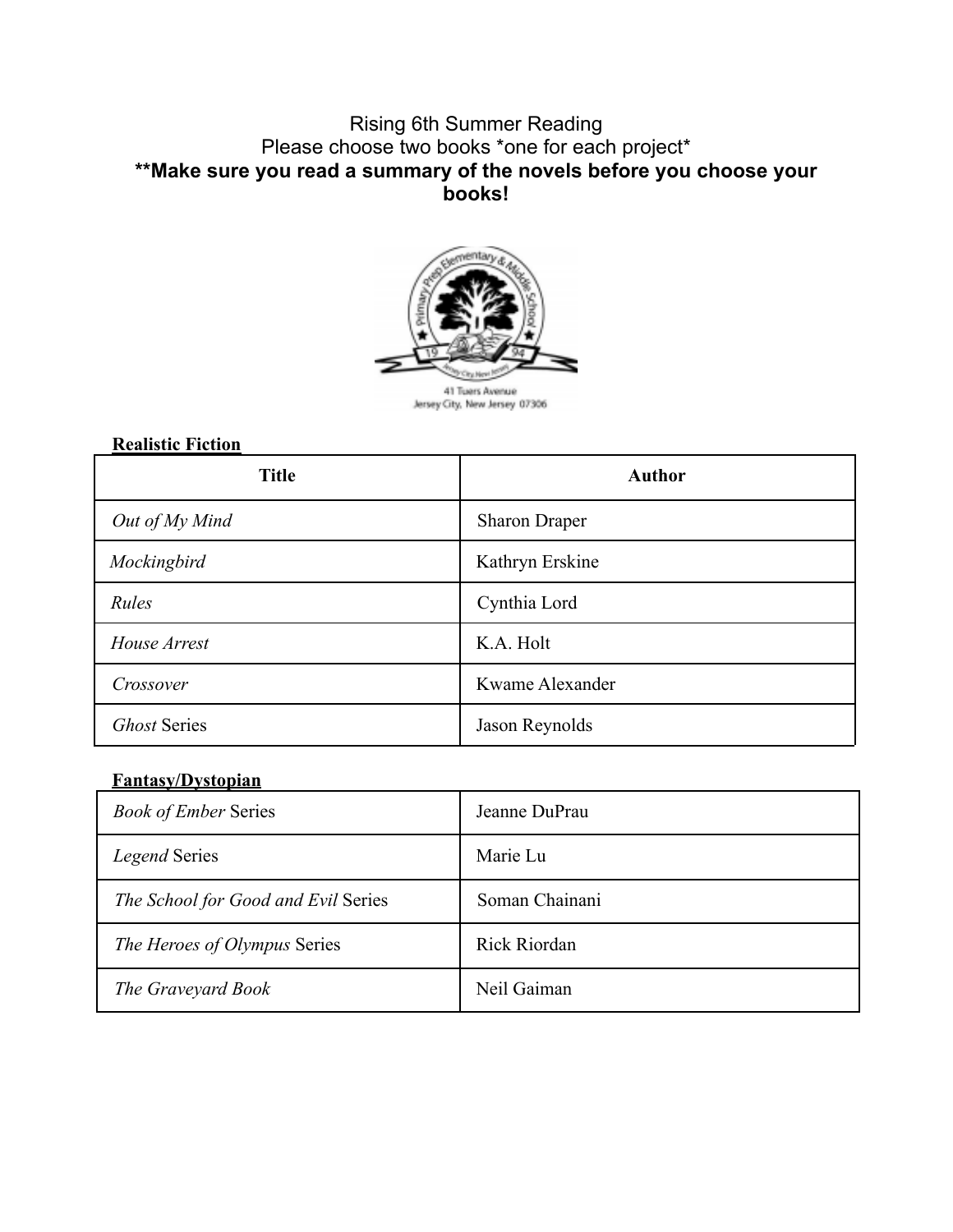#### **Historical Fiction**

| A Night Divided | Jennifer Nielsen    |
|-----------------|---------------------|
| Nine, Ten       | Nora Raleigh Baskin |
| Refugee         | Alan Gratz          |
| Projekt 1065    | Alan Gratz          |

#### **Nonfiction**

| <b>Breakaway</b>                                                               | Alex Morgan          |
|--------------------------------------------------------------------------------|----------------------|
| Legends: Best Players, Games and<br>Teams in Baseball (or Football<br>version) | <b>Howard Bryant</b> |
| Chasing Lincoln's Killer                                                       | James Swanson        |
| The Crossover                                                                  | Kwame Alexander      |
| Tight                                                                          | Torrey Maldonado     |
| Marcus Vega Doesn't Speak Spanish                                              | Pablo Cartaya        |
| The House That Lou Built                                                       | Mae Respicio         |
| See You in the Cosmos                                                          | Jack Cheng           |

#### **Math**

| The Devil's Arithmetic                                  | Jane Yolen              |
|---------------------------------------------------------|-------------------------|
| The Number Devil: A Mathematical Adventure              | Hans Magus Enzensberger |
| Sir Cumference and All King's Tens: A Math<br>Adventure | Cindy Neuschwander      |
| <b>Flatland: A Romance of Many Dimensions</b>           | Edwin A. Abbott         |
| Math Curse                                              | Jon Scieszka            |